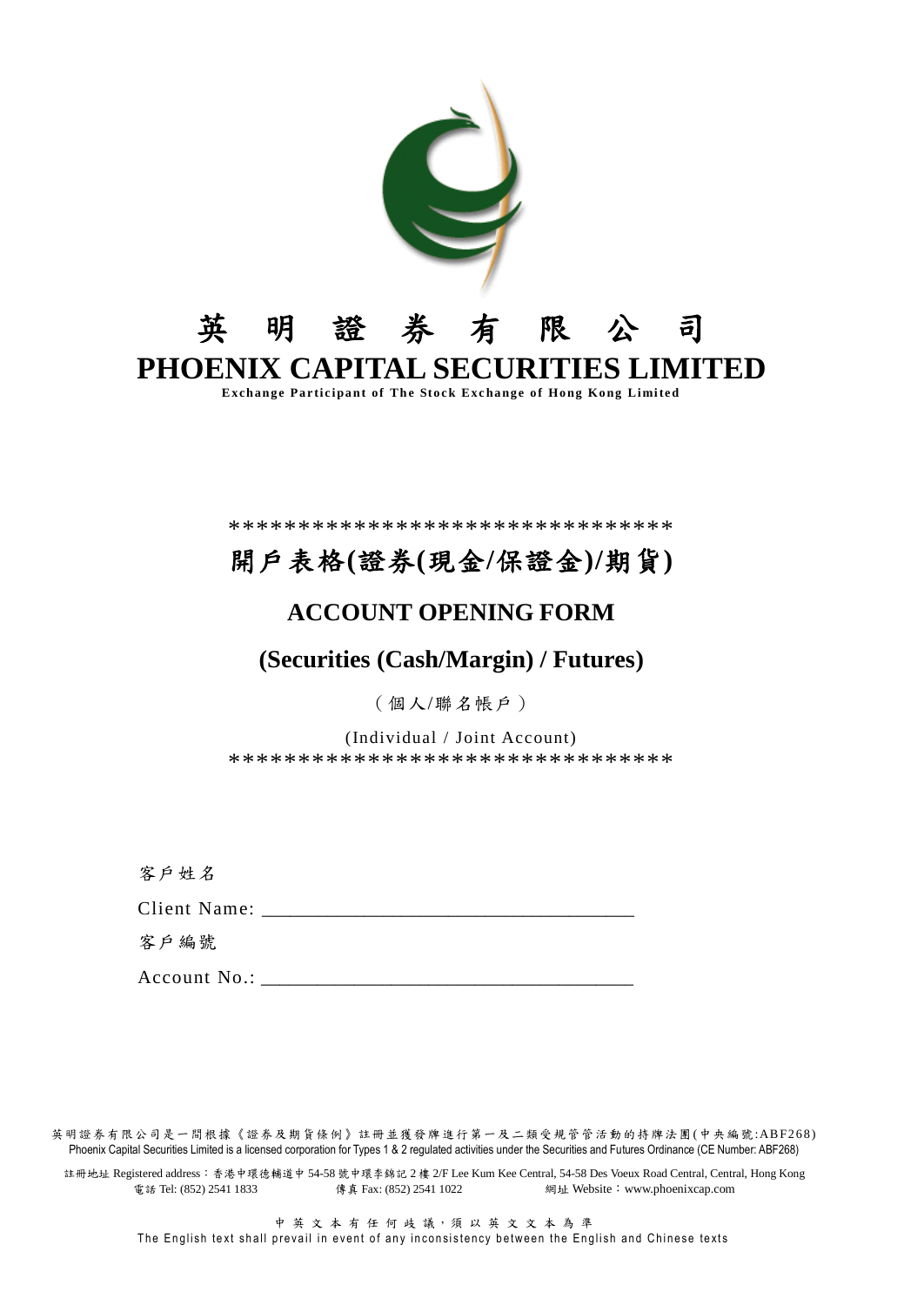### 致: 英明證券有限公司 To: Phoenix Capital Securities Limited

 $AE \leq H \cdot (A \cdot A)$ 

 $\lambda$ 

本人/吾等謹此向英明證券有限公司申請以本人/吾等的名義開設及維持期貨、現金及/或保證金證券交易帳戶(「帳戶」),以用作指示 英明證券有限公司代本人/吾等買賣及以其他方式處置期貨、證券及其他投資;而本人/吾等已從英明證券有限公司接獲及閱讀管轄帳 户的開戶條款及條件,以及將提供的任何服務及安排(「條款及條件」),並謹此接納並同意受本開戶表格的條文及英明證券有限公司 不時可能修訂及通知的條款及條件所約束。

I/We hereby apply to Phoenix Capital Securities Limited to open and maintain one or more futures, cash and/or margin securities trading account("Account(s)") in my/our name for the purpose of instructing Phoenix Capital Securities Limited to buy and sell, and otherwise deal with, futures, securities and other investments on my/our behalf and I/we have received and read the Phoenix Capital Securities Limited Account Opening Terms and Conditions governing the Account(s) and any<br>services and facilities to be provided by Phoenix Capital Securities Limited ("Terms and Conditions") and he agree to be bound by the provisions of this Account Opening Form and the Terms and Conditions as may be amended and notified by Phoenix Capital Securities Limited from time to time.

| 申請帳戶為個人/聯名帳戶<br>Application for Individual Account/Joint Account                                                                                                                                                                                                           | 帳戶類別 Account Type<br>(如適用請加"√" Please "√" as appropriate) |
|----------------------------------------------------------------------------------------------------------------------------------------------------------------------------------------------------------------------------------------------------------------------------|-----------------------------------------------------------|
| □ 網上交易服務 Internet Trading Services<br>(必須提供有效電子郵箱 must provide valid email address)<br>● 本人已經閱讀並明白「網上服務條款及條件」,並接受其約束。                                                                                                                                                      | □證券現金帳戶#<br>Securities Cash Account                       |
| I/We understand and agree to be bound by those "On-Line Trading"<br>Terms and Conditions".<br>● 網上交易 (即電子交易服務) 可買賣之投資產品範圍存有限制,                                                                                                                                             | □證券保證金帳戶#<br>Securities Margin Account                    |
| 以系統實際提供為准。<br>The investment products available for electronic trading are limited and<br>subject to the actual operation of the trading system.<br>$\mu$ . A is at off as $\Psi$ . A special contract of $\pi$ as $\pi$ is a set of $\pi$ . The special contract of $\pi$ | □期貨帳戶<br><b>Futures Account</b>                           |

# 包括英明證券有限公司不時更新之海外股票市場

# Including the overseas stock market(s) from time to time updated by Phoenix Capital Securities Limited

# 第1部份 - 申請人個人資料(個人/第一聯名戶) Section 1 - Applicant's Personal Information (Individual/First Account Holder for Joint Account)

| (I)  | TK 厂 石 們( T 乂 ).                                                                                           | □ 先生 Mr. □女仕 Ms.                                                                                                                                                 |
|------|------------------------------------------------------------------------------------------------------------|------------------------------------------------------------------------------------------------------------------------------------------------------------------|
|      | 帳戶名稱(英文) Account name:                                                                                     |                                                                                                                                                                  |
| (2)  | 證件號碼 ID/Passport No.:                                                                                      |                                                                                                                                                                  |
| (3)  | 證件類型 Type of Certificate:                                                                                  | □ 香港居民身份證 Hong Kong ID                                                                                                                                           |
|      |                                                                                                            | □ 中國內地居民身份證 Mainland China ID                                                                                                                                    |
|      |                                                                                                            | □ 中國護照/內地港澳通行證 Mainland China Passport                                                                                                                           |
|      |                                                                                                            | □ 其他國家/地區證件類型 Other Country Passport:                                                                                                                            |
| (4)  | 證件到期日期 Expiry Date:                                                                                        |                                                                                                                                                                  |
|      | (香港居民身份證不適用)<br>(Not applicable for HKID)                                                                  |                                                                                                                                                                  |
| (5)  | 簽發國家 Country of Issue:                                                                                     | □中國香港 China HK □中國 China □美國 US □其他 Others:                                                                                                                      |
| (6)  | 國籍 Nationality:                                                                                            | □中國香港 China HK □中國 China □美國 US □其他 Others:<br>多重國籍 Multiple Nationality □ 否 No □ 是 Yes, 國籍為                                                                     |
| (7)  | 出生日期 Date of Birth:                                                                                        | 年 year 月 month 日 day                                                                                                                                             |
| (8)  | 出生地點 Place of Birth:                                                                                       | □美國 US □其他 Others:<br>□中國香港 China HK □中國 China                                                                                                                   |
|      |                                                                                                            | 省/州 Province/State:<br>$\mathfrak{q}/\bar{\pi} \text{ Town/City:}$                                                                                               |
| (9)  | 電子郵箱 E-mail Address:                                                                                       |                                                                                                                                                                  |
| (10) | 手提電話號碼 Mobile Phone No.:                                                                                   | (國家編號 Country Code:                                                                                                                                              |
| (11) | 住宅電話號碼 Home Phone No.:                                                                                     | (國家編號 Country Code:                                                                                                                                              |
| (12) | 傳真號碼 Fax No.:                                                                                              | 或 or □ 沒有 Not applicable<br>(國家編號 Country Code:                                                                                                                  |
| (13) | 住宅地址 Residential Address:<br>(請提供地址證明,恕不接受郵政信箱)<br>(Please provide address proof, P.O Box is not accepted) |                                                                                                                                                                  |
| (14) | 婚姻狀況 Marital Status:                                                                                       | □其他 Others:<br>□未婚 Single<br>□己婚 Married<br><u> 1989 - Jan Stein Stein Stein Stein Stein Stein Stein Stein Stein Stein Stein Stein Stein Stein Stein Stein S</u> |
| (15) | 教育程度 Education Level:                                                                                      | □中學 Secondary<br>□預科/專上學院 Post-Secondary<br>口小學 Primary                                                                                                          |
|      |                                                                                                            | □大學或以上 University or above                                                                                                                                       |
| (16) | 工作狀況 Work Status:<br>(*請填寫以下第17項                                                                           | □受僱* Employed<br>□自僱/企業主* Self-employed □家庭主婦 Housewife                                                                                                          |
|      | Please fill in item 17 in below)                                                                           | □退休 Retired<br>□其他,請說明 Others:                                                                                                                                   |
|      |                                                                                                            |                                                                                                                                                                  |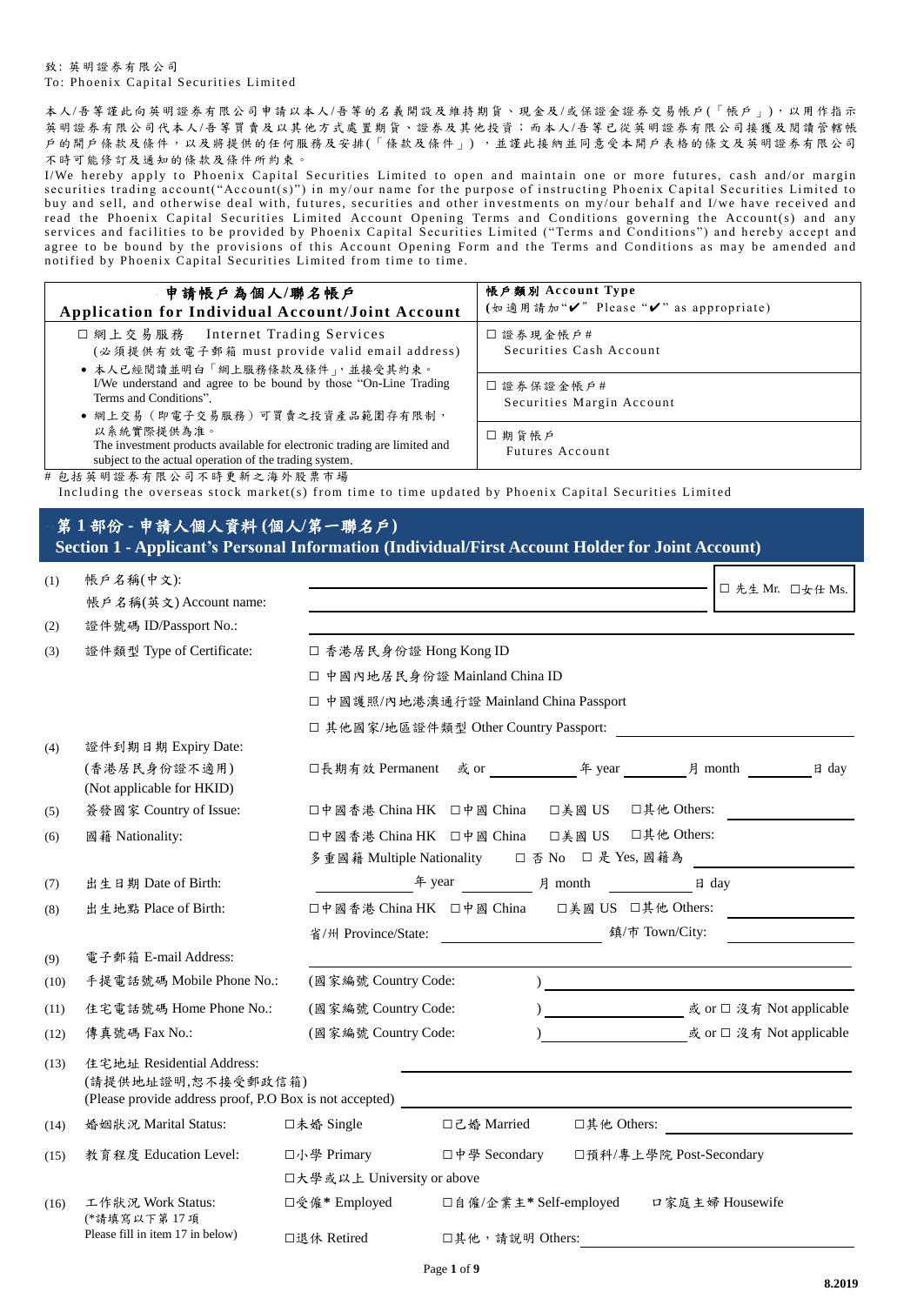| (17)   | 受僱/自僱詳情                                                                                                                                                                                                                                                                                                    | 僱主公司名稱 Employer Name:                                                                                                                     |        |                                                        |         |                                                                                                                                                                                                                                                                                                                                                                                                                                                                                                                                                                                                                                |
|--------|------------------------------------------------------------------------------------------------------------------------------------------------------------------------------------------------------------------------------------------------------------------------------------------------------------|-------------------------------------------------------------------------------------------------------------------------------------------|--------|--------------------------------------------------------|---------|--------------------------------------------------------------------------------------------------------------------------------------------------------------------------------------------------------------------------------------------------------------------------------------------------------------------------------------------------------------------------------------------------------------------------------------------------------------------------------------------------------------------------------------------------------------------------------------------------------------------------------|
|        | Details of employed or self-<br>employed:                                                                                                                                                                                                                                                                  | 公司業務性質 Nature of Business:                                                                                                                |        |                                                        |         |                                                                                                                                                                                                                                                                                                                                                                                                                                                                                                                                                                                                                                |
|        |                                                                                                                                                                                                                                                                                                            | 工作職位 Job Title:                                                                                                                           |        |                                                        |         |                                                                                                                                                                                                                                                                                                                                                                                                                                                                                                                                                                                                                                |
|        |                                                                                                                                                                                                                                                                                                            | 公司工作年資 Years of Service:                                                                                                                  |        |                                                        |         | # Year(s)                                                                                                                                                                                                                                                                                                                                                                                                                                                                                                                                                                                                                      |
|        |                                                                                                                                                                                                                                                                                                            | 辦公電話 Office Phone No.:                                                                                                                    |        |                                                        |         | 或 or □沒有 Not applicable                                                                                                                                                                                                                                                                                                                                                                                                                                                                                                                                                                                                        |
|        |                                                                                                                                                                                                                                                                                                            | 辦公傳真號碼 Fax No.:                                                                                                                           |        |                                                        |         | 或 or □沒有 Not applicable                                                                                                                                                                                                                                                                                                                                                                                                                                                                                                                                                                                                        |
|        |                                                                                                                                                                                                                                                                                                            | 辦公地址 Office Address:                                                                                                                      |        |                                                        |         |                                                                                                                                                                                                                                                                                                                                                                                                                                                                                                                                                                                                                                |
|        |                                                                                                                                                                                                                                                                                                            |                                                                                                                                           |        |                                                        |         |                                                                                                                                                                                                                                                                                                                                                                                                                                                                                                                                                                                                                                |
|        |                                                                                                                                                                                                                                                                                                            |                                                                                                                                           |        |                                                        |         | 郵編 Postal Code (                                                                                                                                                                                                                                                                                                                                                                                                                                                                                                                                                                                                               |
|        | 第2部份 - 銀行帳戶記錄 Section 2 - Bank Account Record                                                                                                                                                                                                                                                              | 預期每年薪金、佣金/獎金收入(港元)<br>Estimated Annual Salary, Commission/Bonus Income (HKD):<br>□ \$200,000 以下 Below<br>$\Box$ \$1,000,001 - \$2,000,000 |        | $\Box$ \$200,001 - \$500,000<br>□ \$2,000,000 以上 Above |         | $\Box$ \$500,001 - \$1,000,000                                                                                                                                                                                                                                                                                                                                                                                                                                                                                                                                                                                                 |
|        | 股票戶口客戶之提款指示:                                                                                                                                                                                                                                                                                               | □自動發放餘款支票                                                                                                                                 |        | □只自動發放交易金額支票                                           |         |                                                                                                                                                                                                                                                                                                                                                                                                                                                                                                                                                                                                                                |
|        | Securities account client fund                                                                                                                                                                                                                                                                             | Standing cheque request for balance withdrawal                                                                                            |        |                                                        |         | Standing cheque request for trade amount only                                                                                                                                                                                                                                                                                                                                                                                                                                                                                                                                                                                  |
|        | withdrawal instruction:                                                                                                                                                                                                                                                                                    | □只自動發放股息支票<br>Standing cheque request for dividend only                                                                                   |        | 口不出票直至另行通知;                                            |         | Not issue cheque until further notice;                                                                                                                                                                                                                                                                                                                                                                                                                                                                                                                                                                                         |
|        | 保證金/期貨戶口客戶只接受書面通知提款指示。Margin/Futures account client only accept written instruction                                                                                                                                                                                                                        |                                                                                                                                           |        |                                                        |         |                                                                                                                                                                                                                                                                                                                                                                                                                                                                                                                                                                                                                                |
|        | 客戶現授權英明證券有限公司由即日起接納本人/吾等以上方式作為提款指示,自客戶之證券,保證金/期貨帳戶提取款項並開立以客戶                                                                                                                                                                                                                                               |                                                                                                                                           |        |                                                        |         |                                                                                                                                                                                                                                                                                                                                                                                                                                                                                                                                                                                                                                |
|        | 為抬頭人之支票,存入客戶知會英明證券有限公司之銀行帳戶如下。<br>The Client hereby authorizes Phoenix Capital Securities Limited to accept the above instruction for fund withdrawal from the Securities,                                                                                                                                 |                                                                                                                                           |        |                                                        |         |                                                                                                                                                                                                                                                                                                                                                                                                                                                                                                                                                                                                                                |
|        | Margin/Futures Account to the following designated bank account under client's name with immediate effect.<br>貨幣 Currency                                                                                                                                                                                  | 銀行名稱 Bank Name                                                                                                                            |        | 銀行戶口號碼 Bank Account No.                                |         | 地區 District                                                                                                                                                                                                                                                                                                                                                                                                                                                                                                                                                                                                                    |
|        | □ 港元 HKD                                                                                                                                                                                                                                                                                                   |                                                                                                                                           |        |                                                        |         | □ 香港 HK                                                                                                                                                                                                                                                                                                                                                                                                                                                                                                                                                                                                                        |
|        | □ 人民幣 CNY                                                                                                                                                                                                                                                                                                  |                                                                                                                                           |        |                                                        |         | □其他                                                                                                                                                                                                                                                                                                                                                                                                                                                                                                                                                                                                                            |
|        | □ 美元 USD                                                                                                                                                                                                                                                                                                   |                                                                                                                                           |        |                                                        |         | Others:                                                                                                                                                                                                                                                                                                                                                                                                                                                                                                                                                                                                                        |
|        | Please select one of the following as the FPS identification information and provide proof that<br>the account name bound which matched to the client's accounts name :                                                                                                                                    |                                                                                                                                           |        |                                                        |         | □ 流動電話號碼                                                                                                                                                                                                                                                                                                                                                                                                                                                                                                                                                                                                                       |
|        | 請選擇其中一項作為轉數快識別資料並提供證明所綁定之戶口名稱與客人之戶口名稱相符:                                                                                                                                                                                                                                                                   |                                                                                                                                           |        |                                                        | □ 電郵地址: | □轉數快系統識別碼:                                                                                                                                                                                                                                                                                                                                                                                                                                                                                                                                                                                                                     |
|        | 海外銀行請提供地址及 Swift Code                                                                                                                                                                                                                                                                                      |                                                                                                                                           |        |                                                        |         |                                                                                                                                                                                                                                                                                                                                                                                                                                                                                                                                                                                                                                |
|        | Bank address and Swift Code for overseas bank<br>(如選擇海外匯款,公司將加收匯費及行政費用,相關收費詳情請參考收費表                                                                                                                                                                                                                        |                                                                                                                                           |        |                                                        |         |                                                                                                                                                                                                                                                                                                                                                                                                                                                                                                                                                                                                                                |
|        | Overseas remittance will be subject to administrative and service charges, please refer to the fee schedule for more detail)<br>客戶進一步授權英明證券由即日起接納客戶之電話通知,作為客戶名下證券及期貨帳戶間之轉帳指示。                                                                                                                              |                                                                                                                                           |        |                                                        |         |                                                                                                                                                                                                                                                                                                                                                                                                                                                                                                                                                                                                                                |
|        | The Client further authorizes Phoenix Capital Securities Limited to accept client's telephone instruction for Settlement Instruction between<br>Securities/Futures Account with immediate effect.<br>銀行帳戶名稱必須與客戶名稱相同及只供存款用途 Bank account name must match with name of the Client and for fund deposit only |                                                                                                                                           |        |                                                        |         |                                                                                                                                                                                                                                                                                                                                                                                                                                                                                                                                                                                                                                |
|        | 第3部份-通知和帳戶結單                                                                                                                                                                                                                                                                                               | <b>Section 3 - Trading confirmations and Statements</b>                                                                                   |        |                                                        |         |                                                                                                                                                                                                                                                                                                                                                                                                                                                                                                                                                                                                                                |
| А.     | 語言 Language, 只選擇一項 Tick one only                                                                                                                                                                                                                                                                           |                                                                                                                                           |        |                                                        |         |                                                                                                                                                                                                                                                                                                                                                                                                                                                                                                                                                                                                                                |
| □      | 中文 Chinese<br>或 or                                                                                                                                                                                                                                                                                         | □ 英文 English                                                                                                                              |        |                                                        |         |                                                                                                                                                                                                                                                                                                                                                                                                                                                                                                                                                                                                                                |
| В.     | 遞送方法 Delivery Method, 只選擇一項 Please select one only                                                                                                                                                                                                                                                         |                                                                                                                                           |        |                                                        |         |                                                                                                                                                                                                                                                                                                                                                                                                                                                                                                                                                                                                                                |
| □      | 電郵 By Email*                                                                                                                                                                                                                                                                                               | □ 郵寄住宅地址 Residential Address by post **                                                                                                   |        |                                                        |         | □ 郵寄至業務地址 By Post to Business Address **                                                                                                                                                                                                                                                                                                                                                                                                                                                                                                                                                                                       |
|        | 靈,或非英明證券控制範圍或預測之任何其他原因所造成傳送或收取資訊之延誤負責。<br>Limited control or any other reasons.<br>** 如選擇郵寄, 公司將加收郵遞及行政費用, 相關收費詳情請參考收費表。                                                                                                                                                                                   |                                                                                                                                           |        |                                                        |         | 客戶確認使用電子交易服務及同意和了解協議書條款之內文及香港證監會持牌人操守準則第18條有關電子交易之條文。英明證券將不會對因通訊設施之故障或傳送失<br>The Client undertakes electronic trading as the trading method and understand and agrees to be bounded by the terms and condition and the electronic regulation as stated in<br>Section 18 of the Code of Conduct of the HKSFC. Phoenix Capital Securities Limited will not be responsible for any delays, technical errors, incorrect transmission, failure of the<br>communication equipment or incompleteness transmission, breakdown or the transmission malfunction because of the communication facility, either Phoenix Capital Securities |
|        | Postal service will be subject to administrative and service charges, please refer to the fee schedule for more detail.<br>第4部份-防止洗黑錢/恐怖分子籌資 Section 4 - Anti-Money Laundering and Counter-Terrorist Financing                                                                                             |                                                                                                                                           |        |                                                        |         |                                                                                                                                                                                                                                                                                                                                                                                                                                                                                                                                                                                                                                |
|        |                                                                                                                                                                                                                                                                                                            |                                                                                                                                           |        |                                                        |         |                                                                                                                                                                                                                                                                                                                                                                                                                                                                                                                                                                                                                                |
|        | 客戶是否擔任或曾擔任重要公職之政界人仕(包括國家元首、政府首長、資深從政者、高級政府官員、司法或軍事官員、國有企業高<br>級行政人員及重要政黨幹事),或以上人仕之家人(包括配偶、伴侶、子女或父母,或該名個人的子女的配偶或伴侶)及其他關係密切<br>的人? Is the Client linked to politically exposed persons? (Politically exposed person – individual who is or has been entrusted with prominent                                 |                                                                                                                                           |        |                                                        |         |                                                                                                                                                                                                                                                                                                                                                                                                                                                                                                                                                                                                                                |
|        | public function e.g. head of state/government, senior politician, senior executive of government-owned corporation, important political party                                                                                                                                                              |                                                                                                                                           |        |                                                        |         |                                                                                                                                                                                                                                                                                                                                                                                                                                                                                                                                                                                                                                |
|        | official, etc.), or the closed members of the aforesaid person (including spouse, companion, children or parents, or spouse or companion of the                                                                                                                                                            |                                                                                                                                           |        |                                                        |         |                                                                                                                                                                                                                                                                                                                                                                                                                                                                                                                                                                                                                                |
|        | children) and other closely connected person?<br>客戶的業務性質/職業是否特別容易蒙受較高的洗錢/恐怖分子資金籌集風險或接觸大量現金往來(如貨幣兌換、博彩業、珠寶業、娛                                                                                                                                                                                               |                                                                                                                                           | 口 否 No | □是, 請說明 Yes, please specify_                           |         |                                                                                                                                                                                                                                                                                                                                                                                                                                                                                                                                                                                                                                |
| 樂服務業)? |                                                                                                                                                                                                                                                                                                            |                                                                                                                                           |        |                                                        |         |                                                                                                                                                                                                                                                                                                                                                                                                                                                                                                                                                                                                                                |
|        | Is the nature of the Client (including any of the joint account holders and partners of a partnership firm)'s business particularly susceptible to<br>money laundering/terrorist financing risk? (For example, money changer or casino business that handles large amount of cash)                         |                                                                                                                                           |        |                                                        |         |                                                                                                                                                                                                                                                                                                                                                                                                                                                                                                                                                                                                                                |
|        | □ 否 No □ 是, 請說明 Yes, please specify                                                                                                                                                                                                                                                                        |                                                                                                                                           |        |                                                        |         |                                                                                                                                                                                                                                                                                                                                                                                                                                                                                                                                                                                                                                |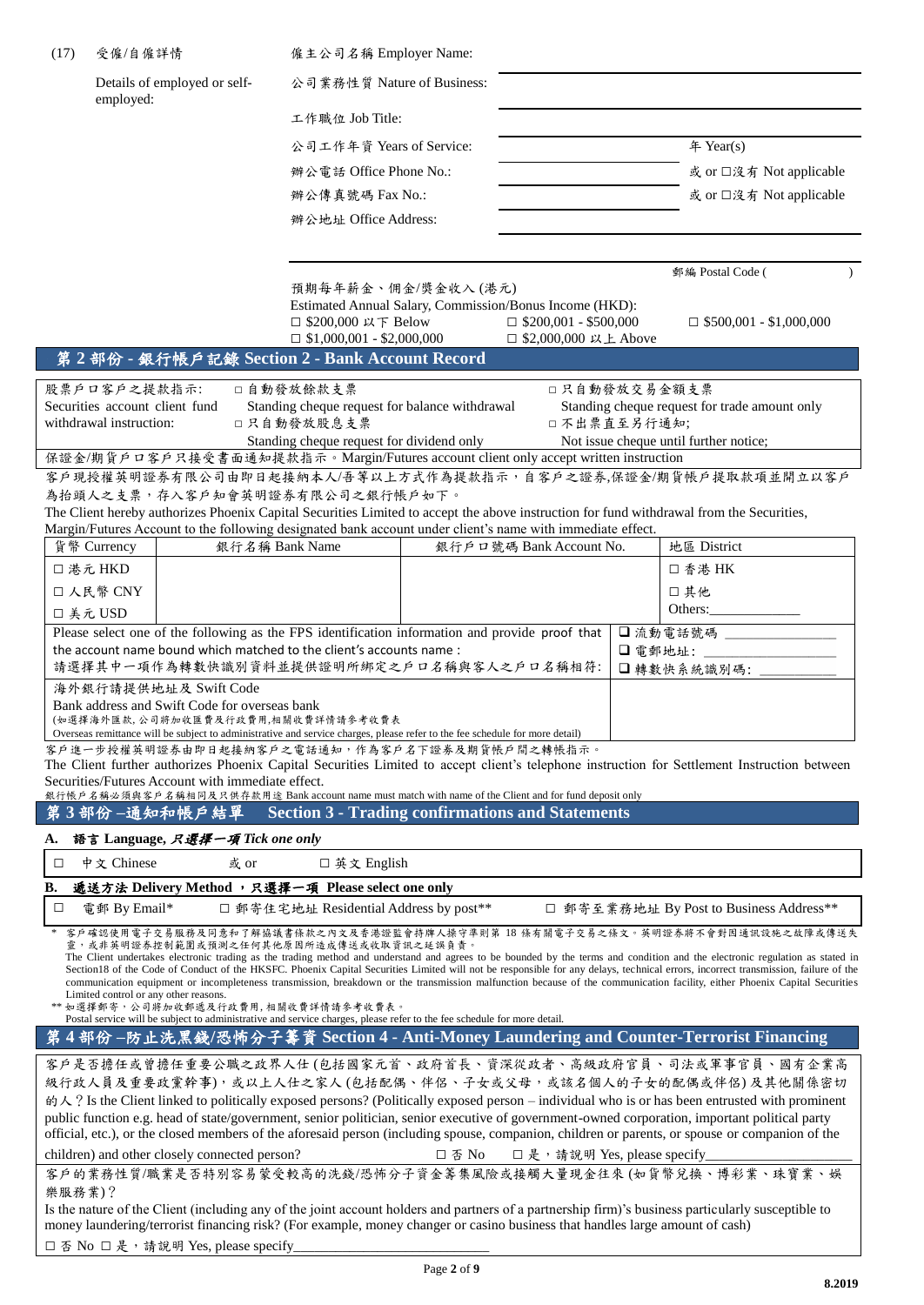## 第 **5** 部份 **–** 客戶投資屬性問卷 **Section 5 Client Investment Suitability Questionnaire**

(1) This assessment is designed to help you consider your attitude toward investment risk. It asks questions which provide some indications of the overall general attitude toward risk for a typical investor displaying your personal investment refer to our Assessment Disclaimer Statement. 本評估表依據合理的假設及預估架構設計,協助您了解本身的風險承受度、理財需求與投資屬性,方便您設定理財規劃。相關估數據僅供參 考並不一定實際反映您對投資風險的態度。請參閱評估表責任聲明說明。 Please tick the appropriate boxes. 請於適當空格填上「✔」

|    | Please tick the appropriate boxes. 請於週冨空格埧上 ' $\blacktriangledown$ $_{\perp}$ |               |     |                                                                    |              |
|----|-------------------------------------------------------------------------------|---------------|-----|--------------------------------------------------------------------|--------------|
| 1. | 您目前之資產淨值(港幣) What is your currently net worth?                                |               | 2.  | 您目前之投資累績資歷 What is your currently years of                         |              |
|    | □ a. 少於 Less than \$500,000                                                   | [Score 1 分]   |     | investment experience?                                             |              |
|    | $\Box$ b. \$500,000 $\leq$ to \$2,000,000                                     | [Score 3 分]   |     | □ a. 完全沒有經驗 None                                                   | [Score 1 分]  |
|    |                                                                               |               |     | $\Box$ b. 1 – 3 $\#$ years                                         | [Score 3 分]  |
|    | □ c. \$2,000,001 至 to \$8,000,000                                             | [Score 5 分]   |     |                                                                    |              |
|    | $\Box$ d. \$8,000,001 $\leq$ to \$40,000,000                                  | [Score 7 分]   |     | $\Box$ c. 4 – 6 $\#$ years                                         | [Score 5 分]  |
|    | □ e. \$40,000,001 或以上 or above                                                | [Score 10 分]  |     | $\Box$ d. 7 – 9 $\#$ years                                         | [Score 7 分]  |
|    |                                                                               |               |     | □ e. 10 年或以上 years or above                                        | [Score 10 分] |
| 3. | 如您之投資組合已超過預設之損或停利點時,您會採取以                                                     |               | 4.  | 您對以下投資報酬及風險組合之偏好 You prefer which of                               |              |
|    | 下何種行動 If your investment holding exceeds the preset                           |               |     | the below investment portfolios with particular risk and           |              |
|    | stop-loss or limit-selling price, which of the following action               |               |     | return?                                                            |              |
|    |                                                                               |               |     | □ a. 沒有概念 No idea                                                  | [Score 1 分]  |
|    | would you adopt?                                                              |               |     |                                                                    |              |
|    | □ a. 立即賣出所有部位 Sell out immediately                                            | [Score $1$ 分] |     | □b. 絶對低度風險投資組合+接近保本之報酬 Absolute                                    |              |
|    | □b. 先賣出一半或以上之部位 Sell half or more                                             |               |     | low risk investment portfolios + secure of principal               |              |
|    |                                                                               | [Score 3 分]   |     | protection                                                         | [Score 3 分]  |
|    | □ c. 先賣出一半以內之部位 Sell not more than half                                       |               |     | □ c. 低度風險投資組合 + 低報酬 Low risk investment                            |              |
|    |                                                                               | [Score 5 分]   |     | $portfolios + low return$                                          | [Score 5 分]  |
|    |                                                                               |               |     |                                                                    |              |
|    | □ d. 先暫時觀望 5 天 Hold and observe for 5 days                                    |               |     | □ d. 中度風險投資組合 + 中報酬 Medium risk investment                         |              |
|    |                                                                               | [Score 7 分]   |     | portfolios + medium return                                         | [Score 7 分]  |
|    | □ e. 繼續持有直至回本或不漲為止 Hold until fully recovered                                 |               |     | □ e. 高度風險投資組合 + 高報酬 High risk investment                           |              |
|    | or stop in price-rising                                                       | [Score 10 分]  |     | $portfolios + high return$                                         | [Score 10 分] |
| 5. | 您可承受最大投資組合下跌之幅度 You can bear which of                                         |               | 6.  | 若您之投資資產整體下跌超過15%,對您的生活影響程度                                         |              |
|    |                                                                               |               |     |                                                                    |              |
|    | the following investment portfolio extents to be fall?                        |               |     | 為何 If there is a fall of 15% or over in your overall               |              |
|    | $\Box$ a. 0%                                                                  | [Score 1 分]   |     | investment portfolio, what level of your life be suffered?         |              |
|    | $\neg b. -5\%$                                                                | [Score 3 分]   |     | □ a. 無法承受 Intolerable                                              | [Score 1 分]  |
|    | $\Box$ c. -10%                                                                | [Score 5 分]   |     | □ b. 影響程度大 Great impact                                            | [Score 3 分]  |
|    | $\Box$ d. -15%                                                                | [Score 7 分]   |     | □ c. 中度影響 Medium impact                                            | [Score 5 分]  |
|    | □ e. -20% 或以上 or above                                                        | [Score 10 分]  |     | □ d. 影響程度小 Little impact                                           | [Score 7 分]  |
|    |                                                                               |               |     |                                                                    |              |
|    |                                                                               |               |     | □ e. 不會有影響 No impact                                               | [Score 10 分] |
| 7. | 您認為購買投資產品時應持有多久才合適(一般投資越長                                                     |               | 8.  | 您投資主要考慮因素 What is your main concern when you                       |              |
|    | 波動越少而錄得之虧損也較低,但資金會被鎖定一段較長                                                     |               |     | invest?                                                            |              |
|    | 時間) How long will your investment horizon be when you                         |               |     | □ a. 保持資金之流動性 Maintain high liquidity of assets                    |              |
|    |                                                                               |               |     |                                                                    | [Score 1 分]  |
|    | investing in investment products? (In general, the longer the                 |               |     |                                                                    |              |
|    | investment horizon, the more you can ride out the ups and                     |               |     | $\Box$ b. $\&$ $\&$ Secure of principal protection                 | [Score 3 分]  |
|    | downs of the market, i.e. the chance to lose money is generally               |               |     | □ c. 賺取固定收益 Earn fixed income                                      | [Score 5 分]  |
|    | lower, but the money need s to be locked in long time)?                       |               |     | □ d. 賺取資本利得 Earn capital gain and interest                         |              |
|    | □ a. 10 年或以上 years or above                                                   | [Score 1 分]   |     |                                                                    | [Score 7 分]  |
|    | $\Box$ b. 6 – 10 $\#$ years                                                   | [Score 3 分]   |     | □ e. 追求最大報酬 Maximize absolute return                               |              |
|    | $\Box$ c. 3 – 6 $\#$ years                                                    | [Score 5 分]   |     |                                                                    |              |
|    | $\Box$ d. 1 – 3 $\#$ years                                                    | [Score 7 分]   |     |                                                                    | [Score 10 分] |
|    |                                                                               |               |     |                                                                    |              |
|    | □ e. 1 年或以下 year or below                                                     | [Score 10 分]  |     |                                                                    |              |
|    |                                                                               |               |     |                                                                    |              |
| 9. | 您目前持有下任何投資產品(可複選並以最高分計算) Are                                                  |               | 10. | 您對金融市場和投資的認識有多少 What is your                                       |              |
|    | you currently holding any of the following investment products                |               |     | knowledge of financial markets and investments?                    |              |
|    | (you can select more than one and score the highest one)?                     |               |     | □ a. 無認識: 我對金融市場一無所知也沒有興趣深入了解                                      |              |
|    | □ a. 現金、存款、存款證、保本產品 cash, Deposits,                                           |               |     | None: I have no knowledge of financial markets and all             |              |
|    | certificates of deposit, capital protected products                           |               |     | and have no interest in understanding them                         |              |
|    |                                                                               | [Score 1 分]   |     |                                                                    | [Score 1 分]  |
|    | □b. 債券、債券基金 Bond, bond funds                                                  |               |     |                                                                    |              |
|    |                                                                               | [Score 3 分]   |     | □b. 低水平: 我對金融市場只有一基金知識, 例如股票和                                      |              |
|    | □ c. 外幣、非保本之貨幣掛釣結構投資產品 Foreign                                                |               |     | 債券之分別 Low: I have only some basic knowledge of                     |              |
|    | currencies, non-capital protected currency linked                             |               |     | financial markets such as differences between stocks and           |              |
|    | structured products                                                           | [Score 5 分]   |     | bonds                                                              | [Score 3 分]  |
|    | □d. 股票、開放式基金(不包含債券基金或貨幣市場基                                                    |               |     | □ c. 中等水平: 達基本佑以上之水平, 明白分散投資的重                                     |              |
|    | 金)、非保本之股票掛釣結投資產品、具投資成分的保                                                      |               |     |                                                                    |              |
|    |                                                                               |               |     | 要性並作出相應安排(即把資金配置於不同類別的投                                            |              |
|    | 險計劃、商品 Stock, open-end funds excluding bond                                   |               |     | 資以分散風險 Medium: I hae above basic knowledge                         |              |
|    | funds and money market funds, non-capital protected                           |               |     | and understand the importance of diversification and               |              |
|    | equity linked structured products, investment-linked                          |               |     | practice it (i.e. I have my money in different types of            |              |
|    | insurance plans, commodities                                                  | [Score 7 分]   |     | investments to spread the risks)                                   | [Score 5 分]  |
|    | □e. 期權、期貨、認股權證(俗稱「窩輪」)Options,                                                |               |     | □d. 高水平: 我懂得閱讀一間公司的財務報表並明白影響                                       |              |
|    | futures, warrants                                                             | [Score 10 分]  |     |                                                                    |              |
|    |                                                                               |               |     | 股票和債券價格的因素 High: I know how to read a                              |              |
|    |                                                                               |               |     | company's financial reports and understand the factors             |              |
|    |                                                                               |               |     | affecting the prices of stocks and bonds [Score 7 $\hat{\gamma}$ ] |              |
|    |                                                                               |               |     | □e. 精通: 我熟識大部份金融產品(包括債券、股票、認                                       |              |
|    |                                                                               |               |     | 股權證、期權及期貨)並明白影響這些金融產品的風                                            |              |
|    |                                                                               |               |     |                                                                    |              |
|    |                                                                               |               |     | 險和表現的各項因素 Advanced: I am familiar with                             |              |
|    |                                                                               |               |     | most financial products (including bonds, stocks,                  |              |
|    |                                                                               |               |     | warrants, options and futures) and understand the various          |              |
|    |                                                                               |               |     | factors that may affect the risk and performance of these          |              |
|    |                                                                               |               |     | financial product.                                                 | [Score 10 分] |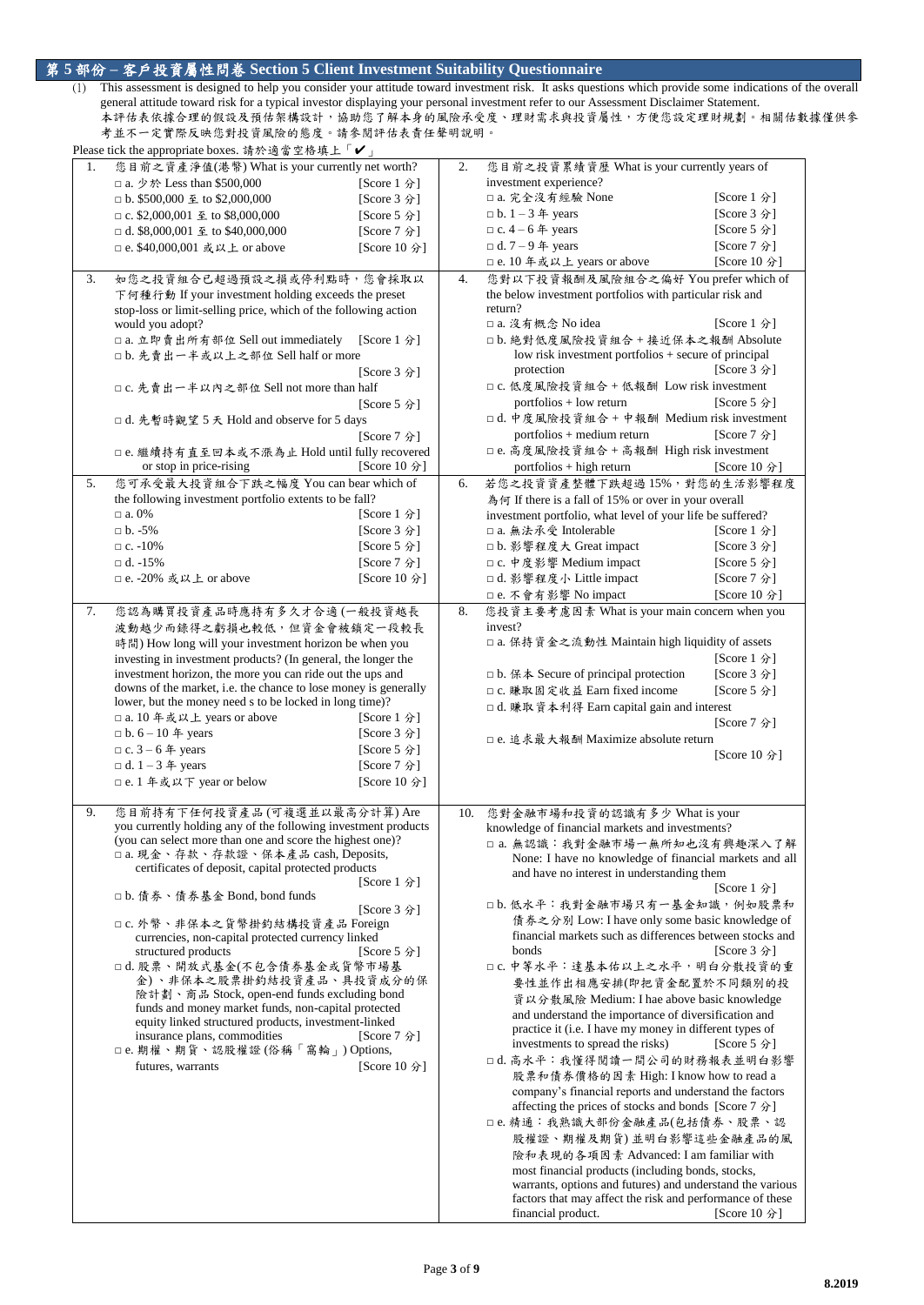客戶風險等級評分方式 Grading:

| 總評分 Total Score                     | 客戶風險等級 Grade | 投資屬性分析 Description |
|-------------------------------------|--------------|--------------------|
| $10 \leq$ 總評分 Total Score $\leq 35$ | 第一級1         | 穩健型 Secure         |
| $36 \leq$ 總評分 Total Score $\leq 65$ | 第二級2         | 平穩型 Moderate       |
| $66 \leq$ 總評分 Total Score           | 第三級3         | 進取型 Aggressive     |

總評分 **Total Score:**

**\_\_\_\_\_\_\_\_\_\_\_\_\_\_\_\_**

以下問卷為確保本公司所提供給閣下有關衍生產品的服務遵從〈證券及期貨事務監察委員會持牌人或註冊人操守準則〉中的責任。 The following questionnaire is designed to ensure the provision of services to you with respect to derivative products are in compliance with our obligations under the Code of Conduct issued by the Securities and Futures Commission.

(a) 本人曾接受有關衍生產品的培訓或修讀相關課程 I have undergone training or attended courses on derivative products

- □ 否 No
- □ 是 Yes (請提供詳細資料如下 Please provide detail as below)
- (i) 培訓或相關課程之名稱及提供培訓或相關課程之機構名稱 Name of course or training and name of course or training provider

\_\_\_\_\_\_\_\_\_\_\_\_\_\_\_\_\_\_\_\_\_\_\_\_\_\_\_\_\_\_\_\_\_\_\_\_\_\_\_\_\_\_\_\_\_\_\_\_\_\_\_\_\_\_\_\_\_\_\_\_\_\_\_\_\_\_\_\_\_\_\_\_\_\_\_\_\_\_\_\_\_\_\_\_\_\_\_\_\_\_\_\_\_\_\_\_\_\_\_\_\_\_\_\_\_

\_\_\_\_\_\_\_\_\_\_\_\_\_\_\_\_\_\_\_\_\_\_\_\_\_\_\_\_\_\_\_\_\_\_\_\_\_\_\_\_\_\_\_\_\_\_\_\_\_\_\_\_\_\_\_\_\_\_\_\_\_\_\_\_\_\_\_\_\_\_\_\_\_\_\_\_\_\_\_\_\_\_\_\_\_\_\_\_\_\_\_\_\_\_\_\_\_\_\_\_\_\_\_\_\_

\_\_\_\_\_\_\_\_\_\_\_\_\_\_\_\_\_\_\_\_\_\_\_\_\_\_\_\_\_\_\_\_\_\_\_\_\_\_\_\_\_\_\_\_\_\_\_\_\_\_\_\_\_\_\_\_\_\_\_\_\_\_\_\_\_\_\_\_\_\_\_\_\_\_\_\_\_\_\_\_\_\_\_\_\_\_\_\_\_\_\_\_\_\_\_\_\_\_\_\_\_\_\_\_\_

\_\_\_\_\_\_\_\_\_\_\_\_\_\_\_\_\_\_\_\_\_\_\_\_\_\_\_\_\_\_\_\_\_\_\_\_\_\_\_\_\_\_\_\_\_\_\_\_\_\_\_\_\_\_\_\_\_\_\_\_\_\_\_\_\_\_\_\_\_\_\_\_\_\_\_\_\_\_\_\_\_\_\_\_\_\_\_\_\_\_\_\_\_\_\_\_\_\_\_\_\_\_\_\_\_

\_\_\_\_\_\_\_\_\_\_\_\_\_\_\_\_\_\_\_\_\_\_\_\_\_\_\_\_\_\_\_\_\_\_\_\_\_\_\_\_\_\_\_\_\_\_\_\_\_\_\_\_\_\_\_\_\_\_\_\_\_\_\_\_\_\_\_\_\_\_\_\_\_\_\_\_\_\_\_\_\_\_\_\_\_\_\_\_\_\_\_\_\_\_\_\_\_\_\_\_\_\_\_\_\_

\_\_\_\_\_\_\_\_\_\_\_\_\_\_\_\_\_\_\_\_\_\_\_\_\_\_\_\_\_\_\_\_\_\_\_\_\_\_\_\_\_\_\_\_\_\_\_\_\_\_\_\_\_\_\_\_\_\_\_\_\_\_\_\_\_\_\_\_\_\_\_\_\_\_\_\_\_\_\_\_\_\_\_\_\_\_\_\_\_\_\_\_\_\_\_\_\_\_\_\_\_\_\_\_\_

\_\_\_\_\_\_\_\_\_\_\_\_\_\_\_\_\_\_\_\_\_\_\_\_\_\_\_\_\_\_\_\_\_\_\_\_\_\_\_\_\_\_\_\_\_\_\_\_\_\_\_\_\_\_\_\_\_\_\_\_\_\_\_\_\_\_\_\_\_\_\_\_\_\_\_\_\_\_\_\_\_\_\_\_\_\_\_\_\_\_\_\_\_\_\_\_\_\_\_\_\_\_\_\_\_

\_\_\_\_\_\_\_\_\_\_\_\_\_\_\_\_\_\_\_\_\_\_\_\_\_\_\_\_\_\_\_\_\_\_\_\_\_\_\_\_\_\_\_\_\_\_\_\_\_\_\_\_\_\_\_\_\_\_\_\_\_\_\_\_\_\_\_\_\_\_\_\_\_\_\_\_\_\_\_\_\_\_\_\_\_\_\_\_\_\_\_\_\_\_\_\_\_\_\_\_\_\_\_\_\_

(ii) 培訓或相關課程之有關投資產品種類 Type(s) of derivative products relevant to the training or course

| (iii) 培訓或相關課程是否為閣下提供衍生工具的性質和風險的一般知識                                                                              |  |
|------------------------------------------------------------------------------------------------------------------|--|
| Whether the training or course provide you with general knowledge of the nature and risks of derivative products |  |

- □ 否 No
- □ 是 Yes
- (b) 本人現時的工作經驗與衍生產品有關 My current working experience related to derivative products
	- □ 否 No
	- □ 是 Yes (請提供詳細資料如下 Please provide detail as below)
	- (i)  $\hat{\mathcal{E}} \neq \hat{\mathcal{Z}}$   $\hat{\mathcal{E}}$  Name of employer:
	- (ii) 職稱 Position:

(iii) 請簡述閣下的工作如何與衍生產品有關 Please briefly state how your work relates to derivative products

(iv) 衍生產品有關工作經驗之年資 Years of working experience which relates to derivative products

(c) 本人過去的工作經驗與衍生產品有關 My previous work experience relates to derivative products

- □ 否 No
- □ 是 Yes (請提供詳細資料如下 Please provide detail as below)
- (i) 前僱主名稱 Name of previous employer:
- (ii) 職稱 Position:
- (iii) 請簡述閣下過去的工作如何與衍生產品有關 Please briefly state how your previous work relates to derivative products

(iv) 過去與衍生產品有關工作經驗之年資 Years of previous working experience which relates to derivative products

- (d) 本人有買賣衍生產品的經驗 I have prior trading experience in derivative products
	- □ 否 No
	- □ 是 Yes (請提供詳細資料如下 Please provide detail as below)
	- (i) 以往曾買賣的衍生產品種類 Type of derivative products traded:

(ii) 過去三年曾買賣衍生產品的交易數目 Number of transaction within the past three years

#### 注意**:** 請提供文件認證閣下對衍生產品的認識**/**經驗。如客戶沒有衍生工具的相關認識**/**經驗則不能買賣衍生產品。

**Attention: Please provide document(s) to show your knowledge / experience with the derivative products. Client cannot transact derivative products if client have no derivative related knowledge / experience.** 

\*\*\*\*\*\*\*\*\*\*\*\*\*\*\*\*\*\*\*\*\*\*\*\*\*\*\*\*\*\*\*\*\*\*\*\*\*\*\*\*\*\*\*\*\*\*\*\*\*\*\*\*\*\*\*\*\*\*\*\*\*\*\*\*\*\*\*\*\*\*\*\*\*\*\*\*\*\*\*\*\*\*\*\*\*\*\*\*\*\*\*\*\*\*\*\*\*\*\*\*\*\*\*\*\*\*\*\*\*\*\*\*\*\*\*\*\*\*\*\*\*\*\*

- 客戶確認 Client confirmation:
	- 1. 本人已獲悉被評估為 I have been informed of being assessed as
		- □ 穩健型 Secure □ 平穩型 Moderate □ 進取型 Aggressive
	- 2. 本人已獲悉以上投資屬性,唯仍然願意以下較高風險之投資工具, 及此乃本人的決定
		- Although I have been my above investment suitability product, I still want to invest in following higher risky investment products □ 中風險 Medium-risk\* □ 中至高風險 Medium-high-risk □ 高風險 High-risk\*\*

一般情況下,證券保證金及股票期權賬戶屬中度/高度承受風險程度。

Under normal case, Securities Margin Account & Stock Options Account belongs to Medium/High risk tolerance category.

\*\* 一般情況下,期貨帳戶屬高度承受風險程度。 Under normal case, Futures Account belongs to High risk tolerance category.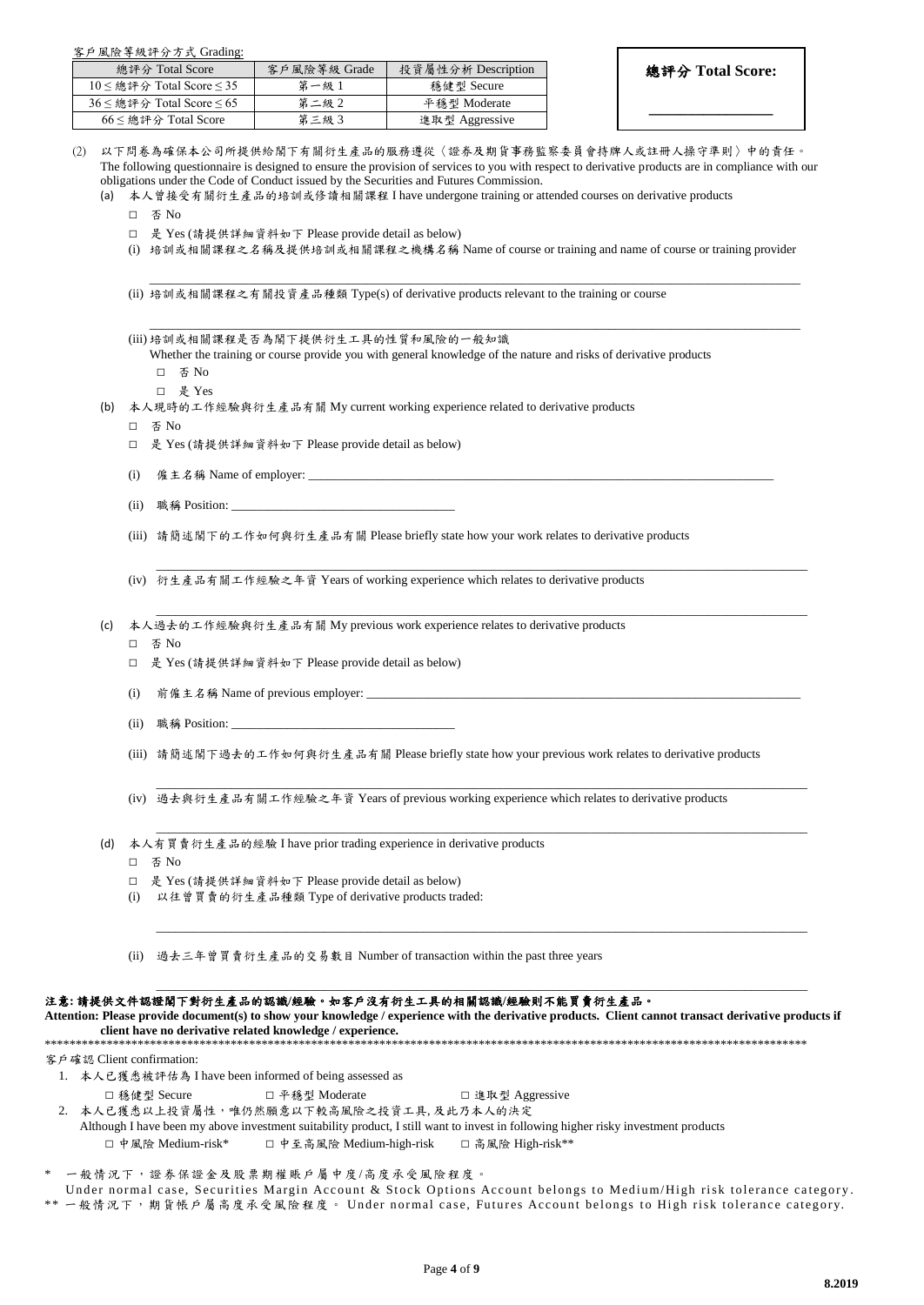|  |  |  |  |  |  | 第6部份-客户個人資料之使用及轉移 Section 6 - Use and Proving Client's Personal Data to Another Person |  |
|--|--|--|--|--|--|----------------------------------------------------------------------------------------|--|
|--|--|--|--|--|--|----------------------------------------------------------------------------------------|--|

客戶是否已經閱讀及理解《個人資料收集聲明》,並同意個人資料被使用及/或轉移予集團其他成員公司用於直接促銷目的?

If the Client has read and understood the <Personal Data Collection Statements> and agreed the personal data to be used by the Company and/or to be provided to other Group members for direct marketing purpose? □ 同意 Yes □ 不同意 No

第 **7** 部份 **–** 美國《海外賬戶稅收合規法案》 **Section 7 - Foreign Account Tax Compliance Act ("FATCA")**

客戶是否美國聯邦所得稅所定義的特定美國人、美國公民、美國永久居民 (含綠卡持有人) 或持有美國國籍?Is the Client a United States ("US")

Person, Resident of US (Including Green Card Holder) or having US nationality? □否 No □是, 請說明 Yes, please specify

客戶會否交易美國市場產品? Is the Client will trade US Market Products? □不會 No □<sup>會</sup> Yes,如會請填寫 W8BEN 表格 If Yes, please fill W8BEN Form

# 第 **8** 部份 **-** 居留司法管轄區及稅務編號或具有等同功能的識辨編號(以下簡稱「稅務編號」) **Section 8 - Jurisdiction of Residence and Taxpayer Identification Number or its Functional Equivalent ("TIN")**

請提供以下資料,列明(a)帳戶持有人的居留司法管轄區,亦即帳戶持有人的稅務管轄區(包括香港在內)及(b)該居留司法管 轄區發給帳戶持有人的稅務編號。請列出所有(不限於 5 個)居留司法管轄區。

Complete the following table indicating (a) the jurisdiction of residence (including Hong Kong) where the account holder is a **resident for tax purposes** and (b) the account holder's TIN for each jurisdiction indicated. Indicate **all** (not restricted to five) jurisdictions of residence.

如沒有提供稅務編號,必須填寫合適的理由:

If a TIN is unavailable, provide the appropriate reason A, B or C:

理由 **A** – 帳戶持有人的居留司法管轄區並沒有向其居民發出稅務編號。

**Reason A** – The jurisdiction where the account holder is a resident for tax purposes does not issue TINs to its residents.

理由 **B** – 帳戶持有人不能取得稅務編號。如選取這一理由,解釋帳戶持有人不能取得稅務編號的原因。

**Reason B** – The account holder is unable to obtain a TIN. Explain why the account holder is unable to obtain a TIN if you have selected this reason.

理由 **C** – 帳戶持有人毋須提供稅務編號。居留司法管轄區的主管機關不需要帳戶持有人披露稅務編號。

| 居留司法管轄區<br>Jurisdiction of<br><b>Residence</b> | 税務編號 TIN<br>(如香港或中國身份證號碼)                       | 如沒有提供稅務編號,<br>填寫理由A、B或C<br>Enter Reason A, B or C<br>if no TIN is available | 如選取理由B,解釋帳戶持有人<br>不能取得稅務編號的原因<br>Explain why the account holder is unable to<br>obtain a TIN if you have selected Reason B |
|------------------------------------------------|-------------------------------------------------|-----------------------------------------------------------------------------|----------------------------------------------------------------------------------------------------------------------------|
| □ 香港<br>Hong Kong                              | □ 第1部份的身份證號碼<br>Section 1 ID No.<br>□ 其他 Others | □ 不適用 N/A<br>$\Box A \Box B \Box C$                                         |                                                                                                                            |
| □ 中國<br>China                                  | □ 第1部份的身份證號碼<br>Section 1 ID No.<br>□ 其他 Others | □ 不適用 N/A<br>$\Box A \Box B \Box C$                                         |                                                                                                                            |
| □其他<br>Others                                  |                                                 | □ 不適用 N/A<br>$\Box A \Box B \Box C$                                         |                                                                                                                            |
| □其他<br>Others                                  |                                                 | □ 不適用 N/A<br>$\Box A \Box B \Box C$                                         |                                                                                                                            |
| □其他<br>Others                                  |                                                 | □ 不適用 N/A<br>$\Box A \Box B \Box C$                                         |                                                                                                                            |

### 如帳戶持有人是香港或中國稅務居民,稅務編號是其香港或中國身份證號碼。

**If the account holder is a tax resident of Hong Kong or China, the TIN is the Hong Kong or China Identity Card Number.**

## 第 **9** 部份 **–**部份 **-** 其他披露 **Section 9 - Other Disclosures**

|                                 |                                                                                  | (1) 客戶其配偶及各自的關連人仕(父母,兄弟,姐妹)是英明證券有限公司的客戶?若是者,請提供帳戶名稱及號碼。 Is the Client, his/her spouse and                                                                                                                                                                                                                                                                                |                             |                      |
|---------------------------------|----------------------------------------------------------------------------------|--------------------------------------------------------------------------------------------------------------------------------------------------------------------------------------------------------------------------------------------------------------------------------------------------------------------------------------------------------------------------|-----------------------------|----------------------|
|                                 | 帳戶名稱                                                                             | his/her related person(s) (Parents, brothers, sisters) a Client of Phoenix Capital Securities Limited? If so, please provide the account name(s) and number(s).<br>帳戶號碼                                                                                                                                                                                                  | 關係                          |                      |
| □ 是 Yes<br>□ 否 No               | AC Name:                                                                         | $AC$ No.:                                                                                                                                                                                                                                                                                                                                                                | Relationship:               |                      |
|                                 |                                                                                  | (2) 客戶是否英明證券有限公司僱員或董事之親屬? Is the Client a relative of an employee or a director of Phoenix Capital Securities Limited?                                                                                                                                                                                                                                                   |                             |                      |
| □ 是 Yes<br>□ 否 No               | 名稱 Name:                                                                         |                                                                                                                                                                                                                                                                                                                                                                          | 關係 Relationship:            |                      |
|                                 |                                                                                  | (3) 客戶是否香港證券及期貨事務監察委員會註冊或持牌人仕,或該人仕之僱員或董事,或香港金融管理局的有關人仕?若是,請提供註冊或持牌法<br>團名稱及同意客戶開戶之證明文件。Is the Client licensed by or registered with the Hong Kong Securities and Futures Commission or an employee or<br>director of such person, or a relevant individual of the Hong Kong Monetary Authority? If so, please provide the name of the registered or licensed corporation |                             |                      |
|                                 | and the supporting documents indicating consent to the Client's account opening. |                                                                                                                                                                                                                                                                                                                                                                          | 口 否 No                      | □ 是 Yes              |
| 中央編號 CE No.:                    |                                                                                  | 持牌/註冊人仕名稱 Name of licensed/registered person:                                                                                                                                                                                                                                                                                                                            |                             |                      |
|                                 |                                                                                  | (4) 客戶是否與任何地方的交易所上市公司的高級人員/董事/大股東有任何的關連? Does the Client have relationship with senior                                                                                                                                                                                                                                                                                   |                             |                      |
| 上市編號 Stock Code:                |                                                                                  | officers/directors/substantial shareholders of any company whose shares are traded on any exchange?<br>公司名稱 Company Name:                                                                                                                                                                                                                                                | $\square$ $\overline{4}$ No | □ 是 Yes              |
| 帳戶名稱 AC Name:                   |                                                                                  | (5) 客戶是否個人或與配偶共同控制英明證券的公司證券保證金客戶 35%或以上的投票權? Is the Client either alone or with spouse, in control of 35% or<br>more of the voting rights of any corporate securities margin Client of Phoenix Capital Securities Limited?<br>帳戶號碼 AC No.:                                                                                                                               | 口 否 $No$                    | $\Box \# \text{Yes}$ |
| 介紹人姓名 Introducer's Name:<br>(6) |                                                                                  | , 介紹人為英明證券之員工? Introducer is the employee of Phoenix Capital Securities Ltd?                                                                                                                                                                                                                                                                                             |                             |                      |
| □ 是 Yes<br>□ 否 No               | 關係 Relationship:                                                                 |                                                                                                                                                                                                                                                                                                                                                                          |                             |                      |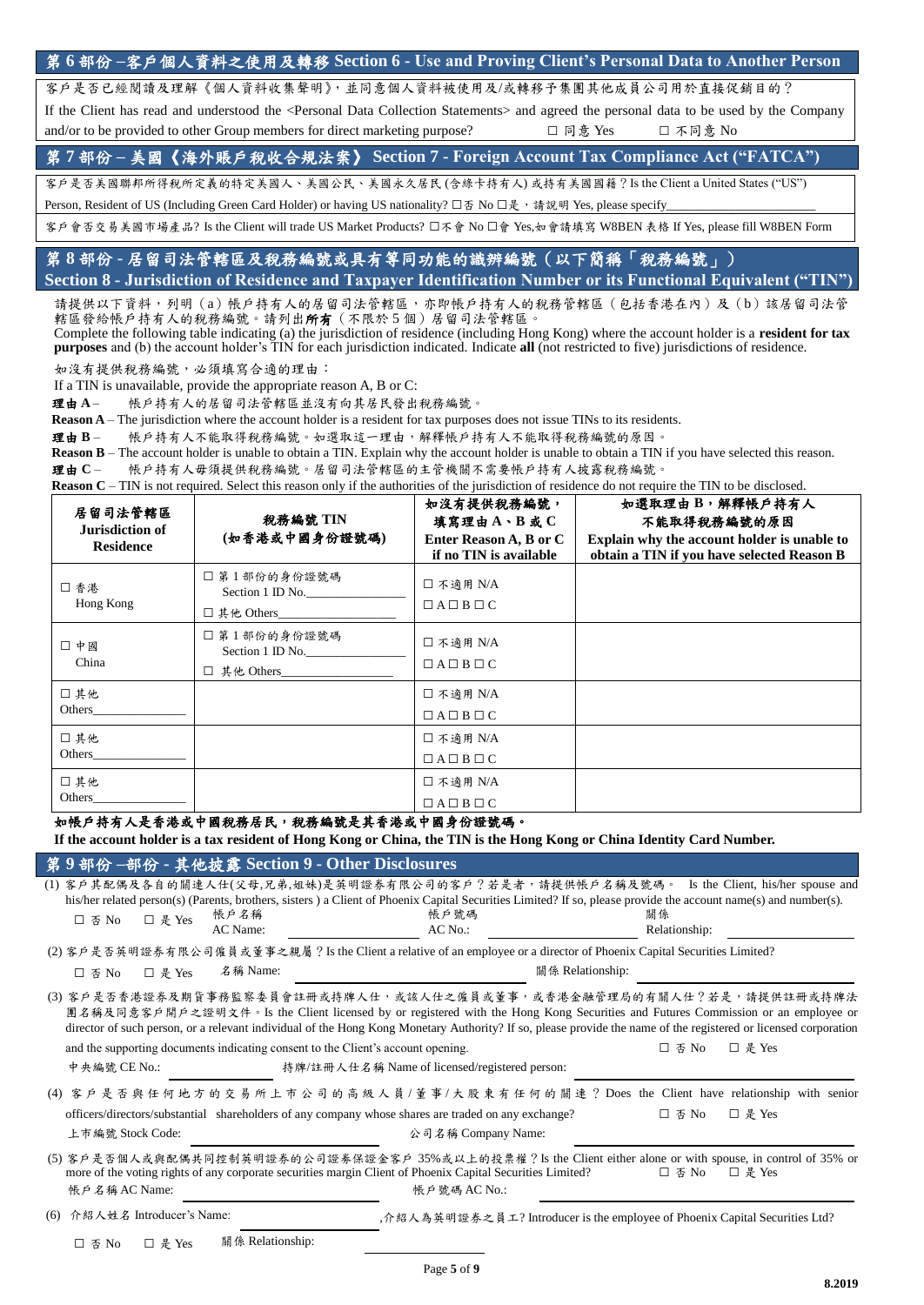## 其他帳戶持有人請使用開戶表格 **-** 聯名帳戶**(**附頁**)**填寫客戶資料聲明

**For the other account holders, please fill in the details in "Account Opening Form – Joint Account (Continuation)"**

第 **10** 部份 **-** 客戶確認及同意 **Section 10 - Client's Acknowledgement and Agreement**

- 本開戶表的資料均屬真實及正確。除非英明證券有限公司("英明證券") 收到任何客戶資料改變的書面通知,英明證券完全可以依靠這些資料及陳述 作任何目的。客戶授權英明可在任何時間聯絡任何人,包括客戶的銀行、經紀等或任何信貸機構,籍以確定及查證本開戶表內的資料。客戶可隨 時要求英明證券提供個人資料收集聲明副本;The information contained in this Account Opening Form is true and accurate. Phoenix Capital Securities Limited ("PCSL") is entitled to rely fully on such information and representations for all purposes, unless PCSL receives notice in writing of any change. PCSL is authorized at any time to contact anyone, including the Client's banks, brokers or any credit agency, for the purpose of verifying the information provided on this Account Opening Form. A copy of PCSL's Personal Information Collection Statement is available upon request;
- 2. 本人/吾等已閱讀過及明白提供的英明證券客戶協議書內容也了解其為開戶文件的一部份。所有由客戶與或透過英明證券進行之交易均 受客戶協議書條款及條件限制,並同意受可不時被修改或補充的條款及細則及有關的附表所約束。客戶確認英明證券已按照客戶選擇的語言(中 文或英文) 獲提供之風險披露聲明書,及已獲邀閱讀該風險披露聲明書、提出問題及徵求獨立的意見(如客戶有此意願);I/We have read and understood the provisions of the attached current version of the Client Agreement of PCSL, of which this document forms a part. All transactions to be concluded by the Client with or through PCSL shall be subject to the terms and conditions of PCSL hereby applies to open the above type(s) of account and agree to be bound by the Client Agreement including its Standard Terms and Conditions and relevant Schedule(s) as the same may be amended or supplemented from time to time. The Client acknowledges and confirms PCSL has provided the Risk Disclosure Statements annexed hereto in a language of client's choice (English or Chinese) and the Client has been invited to read the Risk Disclosure Statements, to ask questions and take independent advice if the Client wishes;
- 3. 除已有說明外,本開戶表所指名的申請人是帳戶及交易的最終實益持有人和最終發出交易指示的人;Otherwise specify, the Account Holder named in this Account Opening Form is the ultimate beneficial owner and give instructions of the Account and transaction;
- 期貨帳戶適用: 本人/吾等確認,英明證券可在不抵觸《條例》及任何適用法律規定的情況下,不論是為英明證券本身或英明證券相聯公司或其他客 戶的帳戶,就任何在交易所買賣的期貨及期權合約,採取與客戶的交易指示相反的交易指示,但該買賣必須是以公平競爭方式,根據期交所的規 則在期交所或透過期交所的設施而進行的;或是透過任何其他商品、期貨或期權交易所的設施並根據該等其他交易所的規則及現例而執行的;【 Futures Account applicable】 I/We acknowledges that, subject to the provisions of the Ordinance, PCSL may take the opposite position to the Client's order in relation to any Futures Contract or Options Contract, whether on PCSL 's own account or for the account of its associated company or for the account of other clients of PCSL, provided that such trade is executed competitively on or through the facilities of HKFE in accordance with the HKFE rules or the facilities of any other commodity, futures or options exchange in accordance with the rules of such other exchange;
- 5. 保證金帳戶適用:本人/吾等承認並確定客戶已根據保證金客戶協議授權英明證券有限公司處置協議內所定義的款項、證券及證券抵押品,並且本 人就該條款的內容已獲得解釋,及本人明白該條款的內容;【Margin Account applicable】I/We acknowledge and confirm that the Client has authorized PCSL to deal with Monies and securities or securities collateral in accordance of the Client Agreement for Margin Accounts and the contents of that Clause have been explained to the Client and the Client understands the content of that Clause;
- 6. 互聯網交易適用:本人/吾等確認,本人/吾等只可經由互聯網進入戶口,本人/吾等確認,若本人/吾等在經由互聯網接觸貴公司時有任何困 難,本人/吾等需嘗試使用其他方法與貴公司溝通,並把所遇困難知會貴公司。開戶口時,本人/吾等需在開戶表格上寫明本人/吾等就使用該 服務而存入首筆按金的款額。該款額可由本人/吾等親自以支票、銀行本票存入或以電匯存入貴公司的辦事處或銀行戶口;【Internet Trading applicable】I/We acknowledge that I/we may only access the Account through the Internet and I/we agree that should I/we experience any problems in reaching you through the Internet, I/we shall attempt to use alternative methods to communicate with you and inform you of the difficulty I/we am/are experiencing. When opening the Account, I/we shall state in the Account Opening Form the amount of my/our initial deposit of funds in the Account for the use with the Internet Trade Service. Such amount shall be paid to your offices or bank account either by cheque, bankers draft or telegraphic transfer;
- 7. 本人/吾等明白本人/吾等提交此開戶表予英明證券接納此開戶表並非表示已經同意為客戶開立相關帳戶,英明證券保留無條件謝絕客戶開戶申請之 權利,如果本人/吾等的申請被拒絕,本人/吾等明白、同意並接受客戶之任何開戶申請文件將不予退回;I/We understand and agree application may be rejected for reasons which are unrelated to me/we and my/our application and neither PCSL nor PCSL agent shall, in the absence of fraud, negligence or willful default, be liable to me/we or any other person in consequence of such rejection and all application documents would not be returned;
- 本人同意英明證券於銷售過程中參考本人于英明證券有限公司的戶口資料,以便為本人提供相關投資產品/服務;The Client provides consent for the Company to make reference to my account information maintained with PCSL during the sales process in order to provide the Client with information in relevant investment product/service;
- 有關於本開戶表第五部第二部。- 客戶對衍生產品的認識,客戶完全明白英明證券將基於該部提供之資料以評估客戶是否具有衍生及/或結構性產品 的基本認識,與及客戶於日後可能需要再次更新及提供該部,以作重新評估。客戶完全明白倘若該部提供之資料不真實、完全及正確,英明證券 將無法評估本人/吾等所要求的服務及/或產品之適合性。本人/吾等謹此確認及聲明所有於該部提供之資料均屬真實、完全及正確,並承諾於該部提 供之資料有變更時立即通知英明證券;In connection to Section 5 item 2 - Client's Knowledge of Derivative Products, the Client fully understands that PCSL will base on the information provided in Section 5 for assessing whether the Client has general knowledge of the derivative and/or structured products and the Client may be required to complete this section again in future for re-assessment. The Client fully understands that PCSL will be unable to assess client's suitability of the requested services and/or products if the Client fails to provide accurate, true and complete information in this section. The Client hereby confirms and declares that all the information provided in this section is true, complete and accurate and undertake to inform PCSL any changes of the information provided in this questionnaire at once;
- 10. 本人/吾等同意遵守聯交所、香港證券結算有限公司、或其他監管組織對於在前述股票交易所及結算系統或任何其他股票交易所或結算系統上市的 證券的買賣作出並不時修訂的監管規則及規例;I/We would abide by the Rules and Regulations of the Exchange, Hong Kong Securities Clearing Company Limited, or any regulatory bodies from time to time governing the purchase and sale of securities quoted on the aforementioned stock exchanges and clearing system or any other stock exchanges or clearing systems;
- 11. 除非英明證券另以書面表示,否則本開戶表格、客戶協議書及其他開戶文件將一起構成為所有客戶與本公司預期之事宜的全部協議及諒解。本開 戶表格所用之詞語與客戶協議書所定義具相同釋義;Unless otherwise indicated in writing by PCSL, the Account Opening Form, the Client Agreement and other account opening documents shall together constitute the entire agreement and understanding between the Client and PCSL in respect of the matters contemplated under the documents. Terms defined in the Client Agreement have the same meanings when used in this account application (save where otherwise expressly provided in this account application);
- 12. 本人/吾等明白須隨時應英明證券的要求提供進一步資料或就此開戶表格上所提供的資料呈遞書面證明;I/We understand that I/we might be required to provide additional information or submit documentary proof as to the information provided in this Account Opening Form as and when requested by PCSL;
- 13. 本人/吾等亦明白風險披露文件可能未申述所有上市衍生產品的風險,本人/吾等在買賣上市衍生產品前將自行作出評估及確定有足夠的淨資產來承 擔風險和潛在的損失;I/We further acknowledge that the Risk Disclosure document may not cover all risks of listed derivative products and the I/we shall make his own assessment and ensure that he has sufficient net worth to assume the risks and bear the potential losses before trading in listed derivative products;
- 14. 本人/吾等承認於成交單據或綜合日結單內顯示的價格,由英明證券可能在其認為合適的情況下,就本人/吾等於同一天內購買或售賣(視乎情況而定) 的所有同一種類證券,以每個成交單位的價格來顯示於成交單據或綜合日結單內。客戶收到成交單據或綜合日結單後,應加以核對,如本人/吾等 欲以以上另一價格方式顯示於成交單據或綜合日結單,請盡快通知英明證券。如英明證券未於成交單據或綜合日結單中規定的特定期限內接獲本 人/吾等的書面異議,則本人/吾等應被視為已接受該成交單據或綜合日結單所載的編排;I/We acknowledge that the price quoted in the contract note or daily statement to be provided by PCSL may be, at its sole discretion, the price per unit for each transaction of securities in the case that there is more than one purchase or sale transaction (as the case may be) of the securities in the account during the same day. I/We shall upon receipt of the contract note or daily statement examine the same and promptly notify PCSL in writing if I/we want such prices to be quoted. Otherwise. If PCSL does not receive any written objection from me/we within the period stipulated in the contract note or daily statement, I/We shall be deemed to have accepted the presentation of such contract note or daily statement;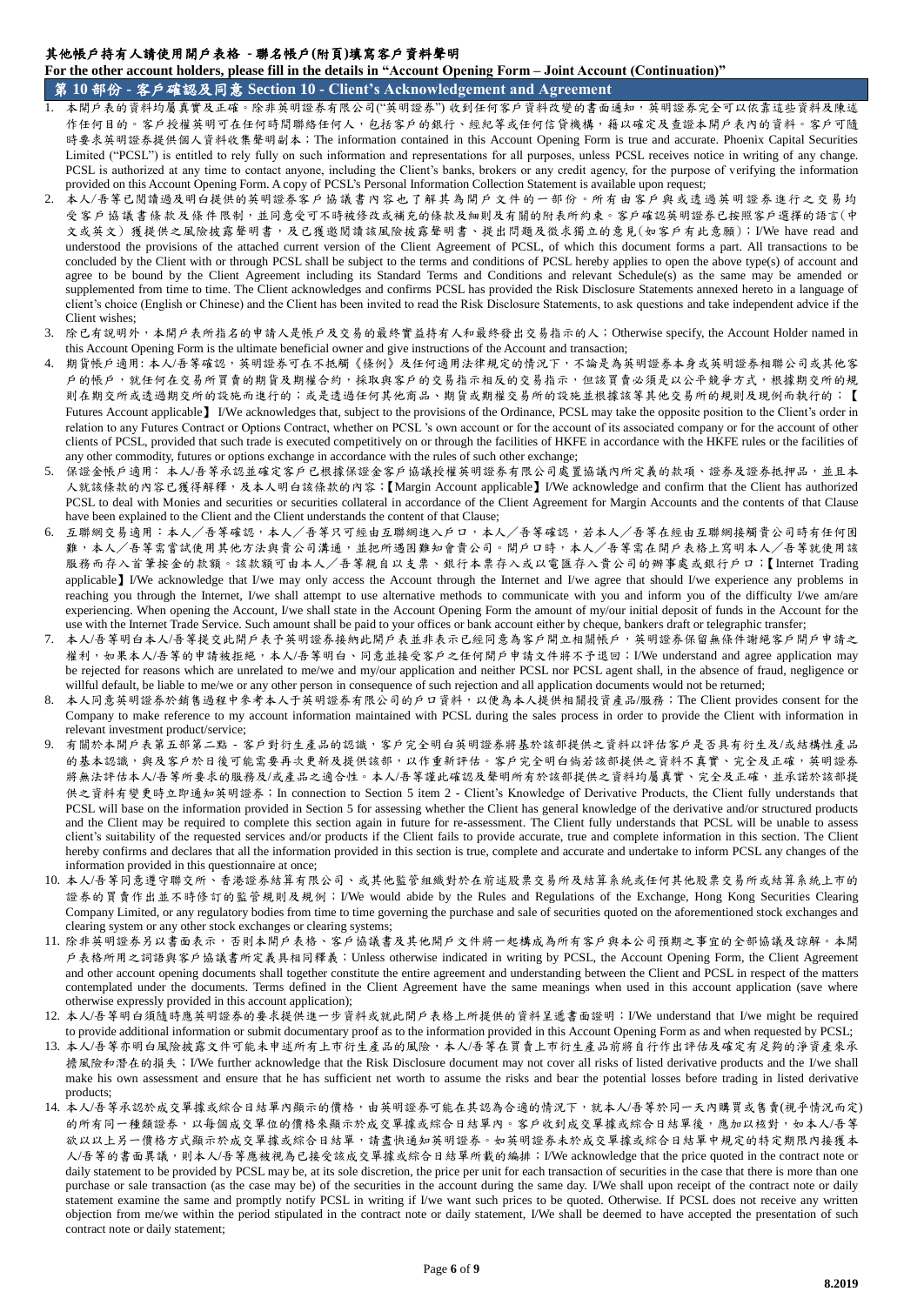- 15. 如本人/吾等未能親身開戶,並以遞交支票形式進行開戶,本人/吾等同意及確認英明證券將根據證監會持牌人專業操守第 5.1 b)項之要求處理本人/ 吾等帳戶。即本人/吾等須遞交在香港的持牌銀行開立的帳戶並由本人/吾等所簽發(該簽名須與此開戶申請表上的本人/吾等簽名相符) 並載有本人/ 吾等在其身份證明文件上所顯示的姓名的劃線支票,而該支票抬頭人須為"英明證券有限公司"及其數額不得少於 10,000 港元 (或英明證券通知客戶 的其他數額)。本人/吾等被批核的新帳戶必須待支票兒現後才可使用; If I/we are unable to open account in person, the account opening can be executed through submitting appropriate cheque. I/We hereby agrees and confirms PCSL will only proceed with the account opening pursuant to Section 5.1 b) of the Code of Conduct for Persons Licensed by the Securities and Futures Commission. A crossed cheque for such purpose shall bear name shown in my/our identity document and drawn on my/our account with a licensed bank in Hong Kong with same signature(s) as shown on this Form in favour of "PCSL" for not less than HKD10,000 (or such other amount as may be advised by PCSL). The approved new account will not be activated until the cheque is cleared;
- 16. 本人/吾等知悉及同意,財務機構可根據《稅務條例》(第 112 章)有關交換財務帳戶資料的法律條文,(a)收集本表格所載資料並可備存作自動交 換財務帳戶資料用途及(b)把該等資料和關於帳戶持有人及任何須申報帳戶的資料向香港特別行政區政府稅務局申報,從而把資料轉交到帳戶持 有人的居留司法管轄區的稅務當局;及 I/We acknowledge and agree that (a) the information contained in this form is collected and may be kept by the financial institution for the purpose of automatic exchange of financial account information, and (b) such information and information regarding the account holder and any reportable account(s) may be reported by the financial institution to the Inland Revenue Department of the Government of the Hong Kong Special Administrative Region and exchanged with the tax authorities of another jurisdiction or jurisdictions in which the account holder may be resident for tax purposes, pursuant to the legal provisions for exchange of financial account information provided under the Inland Revenue Ordinance (Cap.112); and
- 17. 本人/吾等承諾,如情況有所改變,以致影響本表格第 8 部份所述的個人的稅務居民身分,或引致本表格所載的資料不正確,本人/吾等會通知英明 證券有限公司,並會在情況發生改變後 30 日內,向英明證券有限公司提交一份已適當更新的自我證明表格。 I/We undertake to advise PCSL of any change in circumstances which affects the tax residency status of the individual identified in Section 8 of this form or causes the information contained herein to become incorrect, and to provide PCSL with a suitably updated self-certification form within 30 days of such change in circumstances.
- 18.為遵從海外帳戶稅收合規法案(FATCA) 的有關要求, 客戶同意並授權英明證券根據客戶栛議書,享有唯一及絕對的酌情權,從客戶的帳戶中,預留對 扣除任何款項(可高達總交易額的 30%及/由美國國稅局不時要求的其他金額),以及收取任何由該預扣款項所衍生的費用. 客戶確認在任何情況下, 英明證券不會為任何因稅收合規法案要求下預扣或扣除款項所引致的損失及損害負上責任。In Compliance with the requirement under Foreign Account Tax Compliance Act ( FATCA) or any other Foreign law Requirement, the Client agrees and authorizes that PCSL, according to the Client agreement, is entitled to withhold and deduct any payment or funds ( maybe subject to 30% of the gross proceeds and/or any other amount as requited by IRS from time to time.) under the Client's account as requited at PCSL' sole and absolute discretion in order to comply with and meet its obligations under FATCA or any other Foreign Law Requirement. In any event, the Client confirms that PCSL shall not be liable for any loss or damages in relation to the withholding or deduction in this matter.

| 客戶簽署 Client Signature                                                   | 客戶姓名 (正楷) Name: |
|-------------------------------------------------------------------------|-----------------|
|                                                                         | 日期 Date:        |
| 客戶簽署 (只適用聯名帳戶另一持有人)<br>Client Signature (for joint account holder only) | 客戶姓名 (正楷) Name: |
| * L 津 空 台 笑 カ キ 详 助 补 田 佐 抚 擦 厅 行 排 框 台 深 佐 × 妻 工 北 二 。                 | 日期 Date:        |

上述客戶簽名式樣將被用作核證任何就帳戶運作之書面指示。

Client signature style will be used for certifying any written instructions on the operation of the account.

本人現證實:在此表格第九部份所寫的日期當日,比表格乃由此表格所指明的申請人(其身份已根據其向本人出示之身份證或護照正本作核實)於 本人面前答訂。I hereby certify that on the date written in the Section 9, this Form was executed by Applicant(s) named in this Form (who had been previously identified by production of the original of his / her Identity Card or Passport to me) in my presence.

| 見證人簽署 Witness Signature                                                                                                            | 見證人姓名 (正楷) Name of witness:                         |
|------------------------------------------------------------------------------------------------------------------------------------|-----------------------------------------------------|
|                                                                                                                                    | 見證人所屬專業*/職銜/中央編號 Witness professional*/Title/CE No: |
|                                                                                                                                    | 見證人之僱主名稱 Employer Name of witness:                  |
|                                                                                                                                    | 日期 Date:                                            |
| $x + y$ above $y + y + z = 1$ . The state of $y + z = 1$ and $y + z = 1$ above $y + z = 1$ and $y + z = 1$ and $z = 1$ and $z = 1$ |                                                     |

\*專業人仕:公證人/持牌銀行分行經理/執業律師/執業會計師/太平紳仕

Professional: Notary Public / Branch Manager of a Licensed Bank / Practising Lawyer / Certified Public Accountant (Practising) / Justice of the Peace

#### 英明證券有限公司的 持 牌 代 表 人 之 聲 明 **Declaration by a licensed representative of Phoenix Capital Securities Limited.**

下列簽署之持牌人員聲明已按照客户所選擇的語言(英文或中文),向客戶提供風險披露聲明,並已邀請客戶閱讀該風險披露聲明,提出問題及徵詢 獨立意見 (如客戶有此意願)。. The undersigned licensed person of the Company declare that the Client has been provided the Risk Disclosure Statements in a language of the Client's choice (English or Chinese) and has invited the Client to read the Risk Disclosure Statements, ask questions and take independent advice if the Client wishes.

持牌代表人簽署 Licensed representative's signature <br>
日期 Date: 姓名 Name: 中央編號 CE No:

\*\*\*\*\*\*\*\*\*\*\*\*\*\*\*\*\*\*\*\*\*\*\*\*\*\*\*\*\*\*\*\*\*\*\*\*\*\*\*\*\*\*\* 內部使用 Internal Use\*\*\*\*\*\*\*\*\*\*\*\*\*\*\*\*\*\*\*\*\*\*\*\*\*\*\*\*\*\*\*\*\*\*\*\*\*\*\*\*\*\*\*\*\*\*\*\*\*\*\*\*

#### 代表英明證券有限公司

**For and on behalf of Phoenix Capital Securities Limited**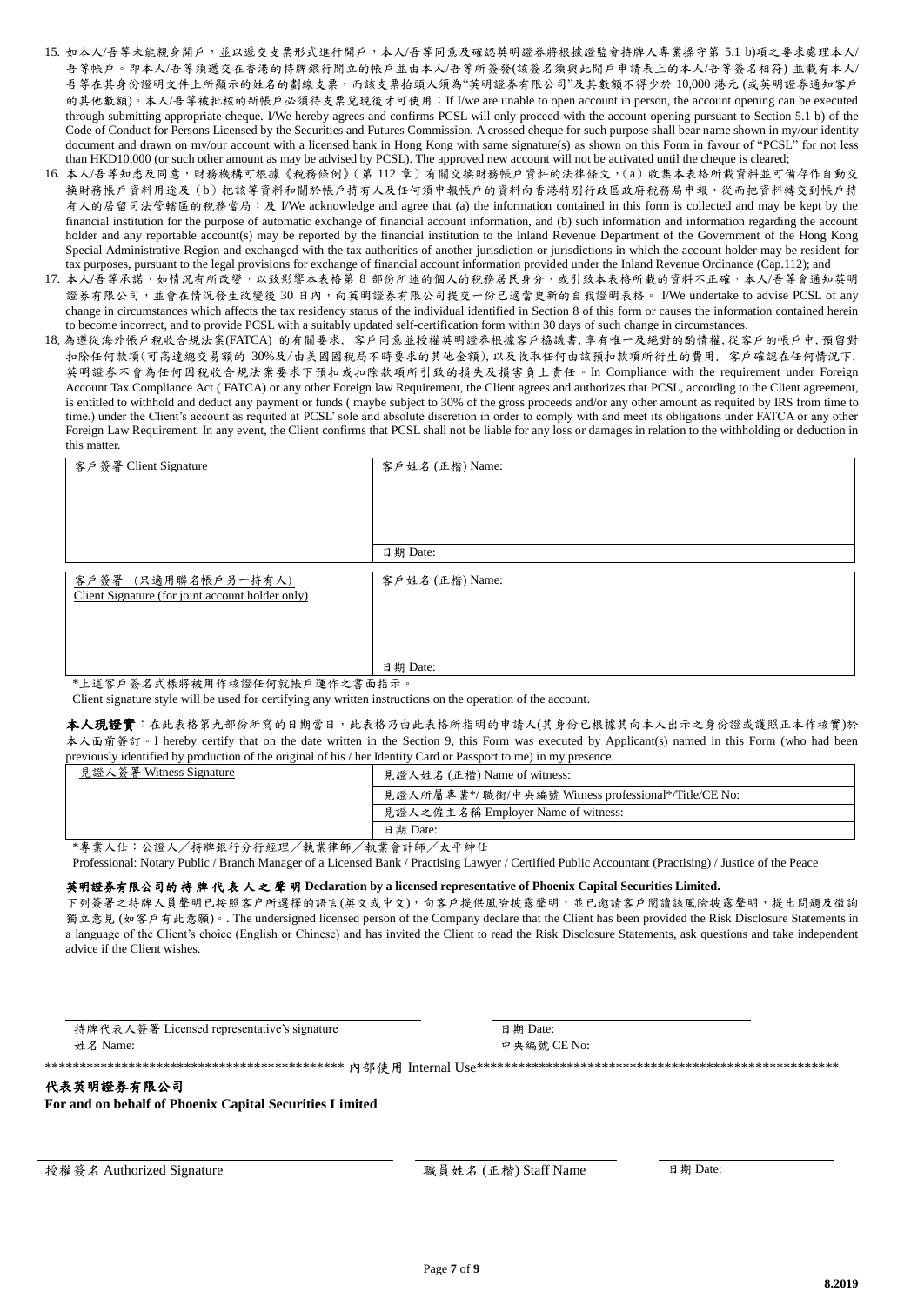Dear Sirs 敬啟者:

### **Authority under the Securities and Futures (Client Securities) Rules and the Securities and Futures (Client Money) Rules to dispose of my/our securities and money**

## 按證券及期貨(客戶證券)規則及證券及期貨(客戶款項)規則關於處理本人/吾等證券及款項的授權

This letter of authority covers (1) all securities deposited from time to time by me/us or on my/our behalf with PCSL or any other person as security or collateral for the provision of financial accommodation by PCSL ("my/our securities collateral") and (2) all money or moneys deposited from time to time by me/us or on my/our behalf with PCSL or its associated companies ("my/our money").

本授權書涵蓋(1)由本人/吾等或以本人/吾等名義不時存入英明證券或其他人仕,為英明證券提供保證金融資作為抵押品的所有 證券(以下稱"本人/吾等抵押證券")及(2)由本人/吾等或以本人/吾等名義不時存入英明證券或其有聯繫公司的所有款項(以 下稱"本人/吾等款項")。

I/We in full understanding of the contents of this letter and Client Agreement for Securities Margin Trading hereby give or renew the authority to PCSL to :-

本人/吾等完全理解本授權書及保證金帳戶客戶協議書的內容並在此授權或更新授權予英明證券:

- 1. deposit any of my/our securities collateral with an authorised institution (as defined by the Banking Ordinance) as collateral for financial accommodation provided to PCSL; 存放任何本人/吾等抵押證券於一個授權機構(按銀行條例)作為向英明證券提供保證金融資的抵押;
- 2. apply any of my/our securities collateral pursuant to a securities borrowing and lending agreement in accordance with the Securities and Futures (Client Securities) Rules. 根據符合證券及期貨(客戶證券)規則下之證券借貸協議應用任何本人/吾等抵押證券;
- 3. deposit my/our securities collateral with (1) a recognised clearing house or (2) another intermediary licensed or registered for dealing in securities as collateral for the discharge and satisfaction of PCSL' settlement obligations and liabilities; 存放本人/吾等抵押證券予(1)認可結算所或(2)另一持牌或註冊可作證券交易之中介人作為抵押品予解除及償還英明證券 之交收責任及債項;
- 4. transfer, request the transfer or otherwise dispose of my/our money in accordance with clauses 2.3 of the Client Agreement for Securities Margin Trading entered into between PCSL and me/us. 於符合英明證券及本人/吾等簽訂的保證金帳戶客戶協議書第 2.3 段下轉移,要求轉移或否則處理本人/吾等款項。

PCSL may do any of these things without giving me/us notice. 英明證券可在不通知本人/吾等的情況下採取任何上述行動。

This authority does not cover any consideration which I/we must pay or be paid for the lending or depositing by PCSL of any of my/our securities collateral. Any such consideration must be set in a separate agreement between me/us and PCSL.

本授權書不包括任何關於本人/吾等因英明證券借出或抵押出本人/吾等抵押證券而引起的代價,本人/吾等必須支付或被支付的問 題。這些代價問題須由另一協議處理。

PCSL is accountable to me/us for the return of any securities lent or deposited under this authority. 英明證券有責任向本人/吾等歸還任何在本授權書下借出或抵押的證券。

I/We understand that a third party may have rights to my/our securities collateral, which PCSL must satisfy before my/our securities collateral can be returned to me/us. 本人/吾等知道第三方可能對本人/吾等抵押證券擁有某些權利,而英明證券必須先給予解決才能將有關的抵押證券歸還本人/吾 等。

This authority is valid for a period of 12 months from the date hereof and may be revoked by me by giving PCSL a written notice of not less than one month.

本授權書從簽署日算起有效期為 12 個月及可被本人以不少於一個月之書面通知解除此授權書。

This letter has been fully explained to me/us and I/we understand the contents of this letter. 本授權書已完全向本人/吾等解釋,本人/吾等理解其全部內容。

Yours faithfully 此致

Signatory(ies) of Account Holder /and Company Chop 戶口持有人簽署/及公司蓋章

\_\_\_\_\_\_\_\_\_\_\_\_\_\_\_\_\_\_\_\_\_\_\_\_\_\_\_\_\_\_\_\_\_\_\_\_\_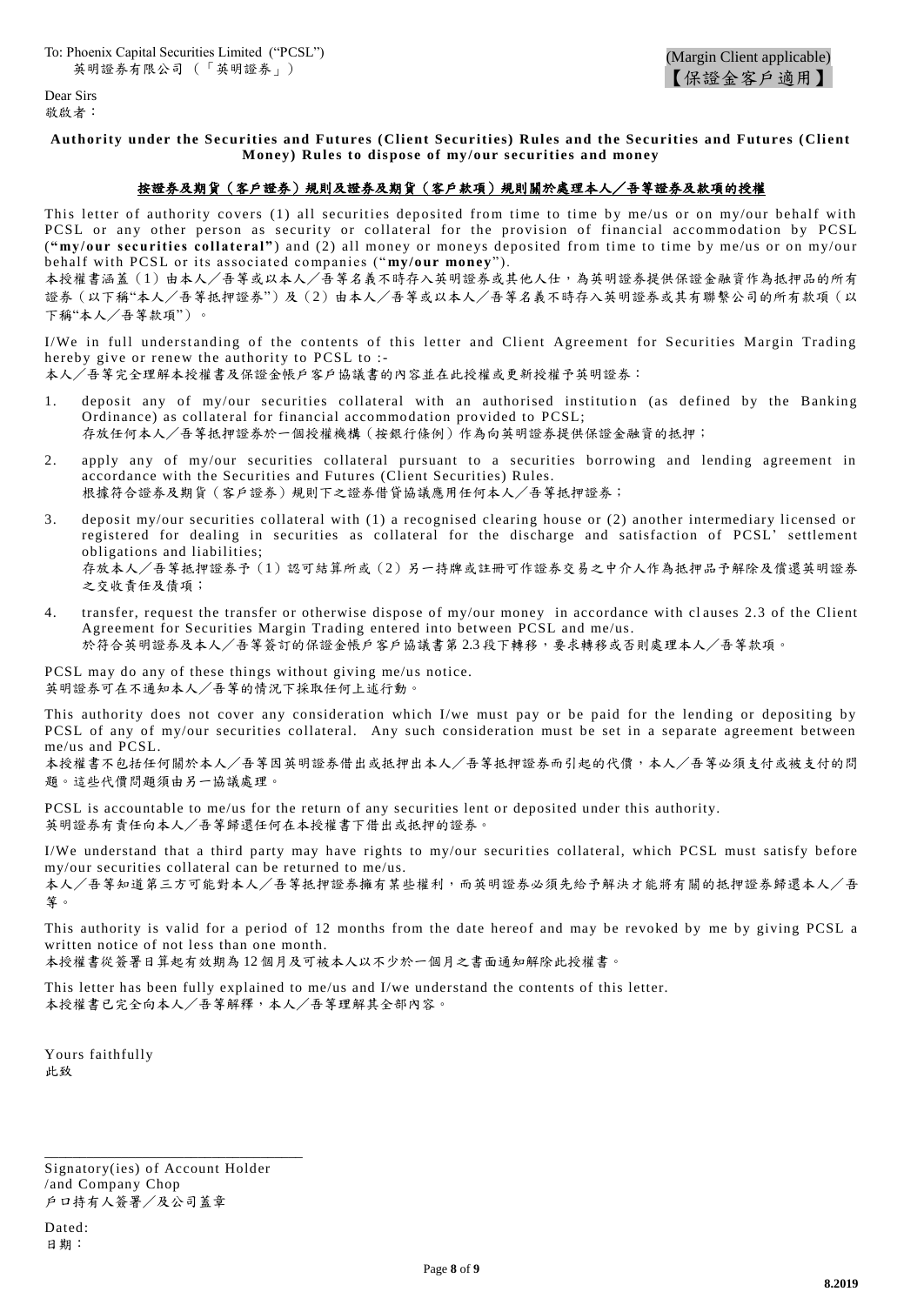Dear Sirs 敬啟者:

#### **Authority under the Securities and Futures (Cl ient Money) Rules to dispose of my/our money**

## 按證券及期貨(客戶款項)規則關於處理本人/吾等證券及款項的授權

I/We authorize you to Combine or consolidate any or all segregated accounts of any name whatsoever and either individually or jointly with others, maintained by Phoenix Capital Securities Limited and/or any of its Associates from time to time and you may transfer any sum of Monies to and between such segregated account(s) to satisfy my/our obligations or liabilities to any member of the PCSL, whether such obligations and liabilities are actual or contingent, primary or collateral, secured or unsecured, or joint or several; and transfer any sum of Monies interchangeably between any of the segregated accounts maintained at any time by members of the PCSL. You may do any of these things without giving me/us notice.

我/我們授權爾等組合或合併英明證券有限公司及/或其任何聯繫人士所維持的任何或全部獨立賬戶, 爾等可將該等獨立賬戶內任何數 額之款項作出轉移, 以符合我/我 們對英明證券任何成員確實、或然、原有、附帶、有抵押、無抵押、共同或分別的的義務或法律責 任;及從英明集團的成員於任何時候維持的任何獨立賬戶之間來回調動任何數額之款項。爾等可不向我/我們發出通知而採取上述行 動。

This authority is given to Phoenix Capital Securities Limited in consideration of its agreeing to continue to maintain Futures Account(s) for me/us. This authority is given without prejudice to other authorities or rights which PCSL, may have in relation to dealing in Monies in the segregated accounts. This authority is valid for a period of 12 months from the date of signing this Form. This authority may be revoked by giving you written notice to PCSL, Such notice shall take effect upon the expiry of 14 days from the date of your actual receipt of such notice. I/We understand that this authority shall be deemed to be renewed on a continuing basis without my/our written consent if you issue me/us a written reminder at least 14 days prior to the expiry date of this authority, and I/we do not object to such deemed renewal before such expiry date. I/We have read, understand and accept the contents of this authority.

本授權乃鑑於英明證券有限公司同意維持我/我們的期貨戶口。本授權並不損英明證券可享有有關處理該等獨立賬戶內款項的其他授 權或權利。本授權由本開戶表格簽發日期起 12 個月內有效。我/我們可以向英明證券在資料表所列明之地址發出書面通知,以撤回 本授權。有關的生效日期爲爾等真正收到該等通知後 14 日起計 算。我/我們明白爾等若在本授權的有效期屆 14 日前發出書面通 知,以提醒本授權即將屆滿, 而我/我們沒有在本授權屆滿前反對此授權續 期,本授權書應當作已被續期。我/我們已閱讀、明白及 同意本授權的內容。

Yours faithfully 此致

Signatory(ies) of Account Holder /and Company Chop 戶口持有人簽署/及公司蓋章

\_\_\_\_\_\_\_\_\_\_\_\_\_\_\_\_\_\_\_\_\_\_\_\_\_\_\_\_\_\_\_\_\_\_\_\_\_

Dated: 日期: